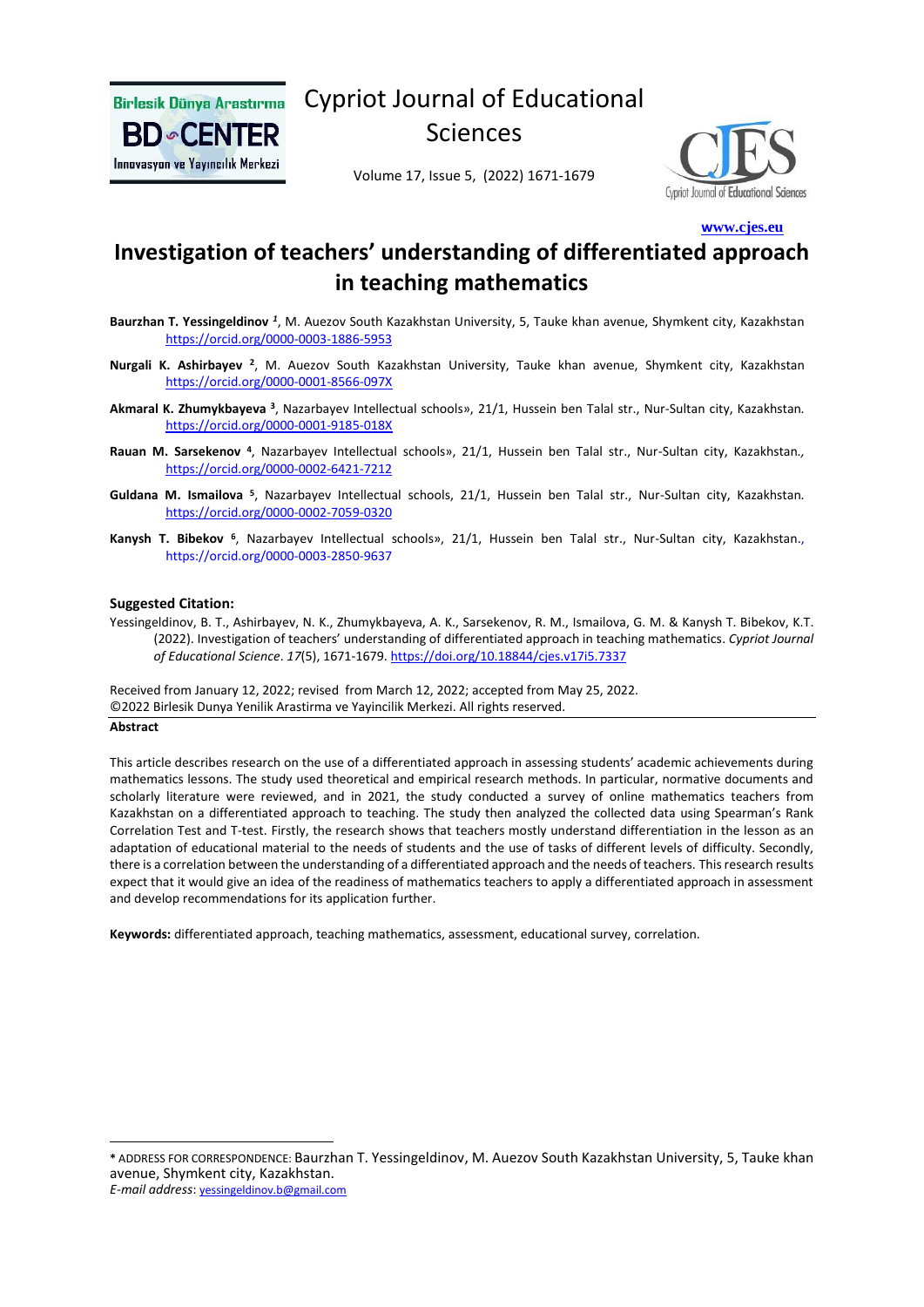# **1. Introduction**

A large-scale reform in the education system, which is updating the content of secondary education, has begun in the Republic of Kazakhstan in September 2016. The introduction of updated curricula aimed at preparing students for future life and developing their competencies. New approaches to the student assessment system have been developed allowing identifying students' needs based on assessment criteria (Muho & Leka, 2022). During assessing students' academic achievements, the emphasis shifts from assessing the ability to remember and reproduce material to assessing the level of understanding of mathematical information and the ability to apply it in practice. Assessment results will allow teachers to provide feedback while providing an individual approach to each student, as well as to develop student competencies and differentiation in the lesson.

Teachers need to pay attention not only to the content of the curriculum, but also to the used assessment strategies that will help develop students' thinking and problem-solving skills which are relevant in modern society (Ukobizaba, Nizeyimana, & Mukuka, 2021). When assessment becomes an integral part of the learning process, students will learn to focus on achieving key learning goals, set their own goals, and determine the timing of their learning. Since students have different abilities and personalities, teachers need to differentiate classroom activities. The use of a differentiated approach in the assessment will allow teachers to define each student's learning path (Tomlinson & Moon, 2013).

# *1.1.Literature Review*

There are enough research papers based on the assessment of the students' academic achievement and the use of a differentiated approach in teaching, including the process of teaching mathematics. However, there is a lack of research on the use of a differentiated approach in assessing students' academic achievement, especially in the context of Kazakhstan. Kazakhstani educators Zhumykbayeva, Bibekov, Ilyassova, Igilmanov, Togys, & Kassenova (2021) studied the attitudes of course participants towards evaluation during the training.

Psychological and pedagogical analysis of assessment systems for developing education and the traditional system conducted by Gordeeva, Sychev, and Sidneva (2021) shows that the first assessment based on differentiated and objective criteria supports the values of search, initiative, reasoning, contributes to the development of competence, autonomy and internal motivation of educational activity. Moreover, mark-free assessment contributes to the motivation of students for selfdevelopment, academic independence, and initiative actively developed by Vorontsov and Tsuckerman (2018).

Assessment should be reflected in the activities and teaching methods that the teacher uses in the lesson (Burkhardt & Swan, 2012). The most effective way to measure, understand, and evaluate teachers' assessment methods is to evaluate their perceptions of classroom assessment methods. The use of informal formative assessment as a form of conversation in the classroom to provide teachers with recommendations on the use of informal assessment was studied by Park, Flores, and Nguyen (2020). The authors remark that teachers' attention must be paid to the development of their practice in the application of formative assessment methods. The importance of teachers' reflection is in identifying difficulties and working on them, thereby increasing the teacher's professional competence (Biktagirova, Valeeva, Nagovitsyn, 2021).

A differentiated approach to teaching has also been a topical issue in modern education. Kazakhstani educators studied the use of computer resources for the study of geometry, the activation of independent and creative work of students in the classroom, and the development of practical geometric competencies of students (Ashirbayev, Torebek, Madiyarov, & Abdualiyeva, 2018). The development of students' scientific literacy through differentiated learning. The authors have shown that students develop an interest in natural science subjects and conduct various studies. This as well as their level of scientific literacy has increased in the process of differentiated teaching, considering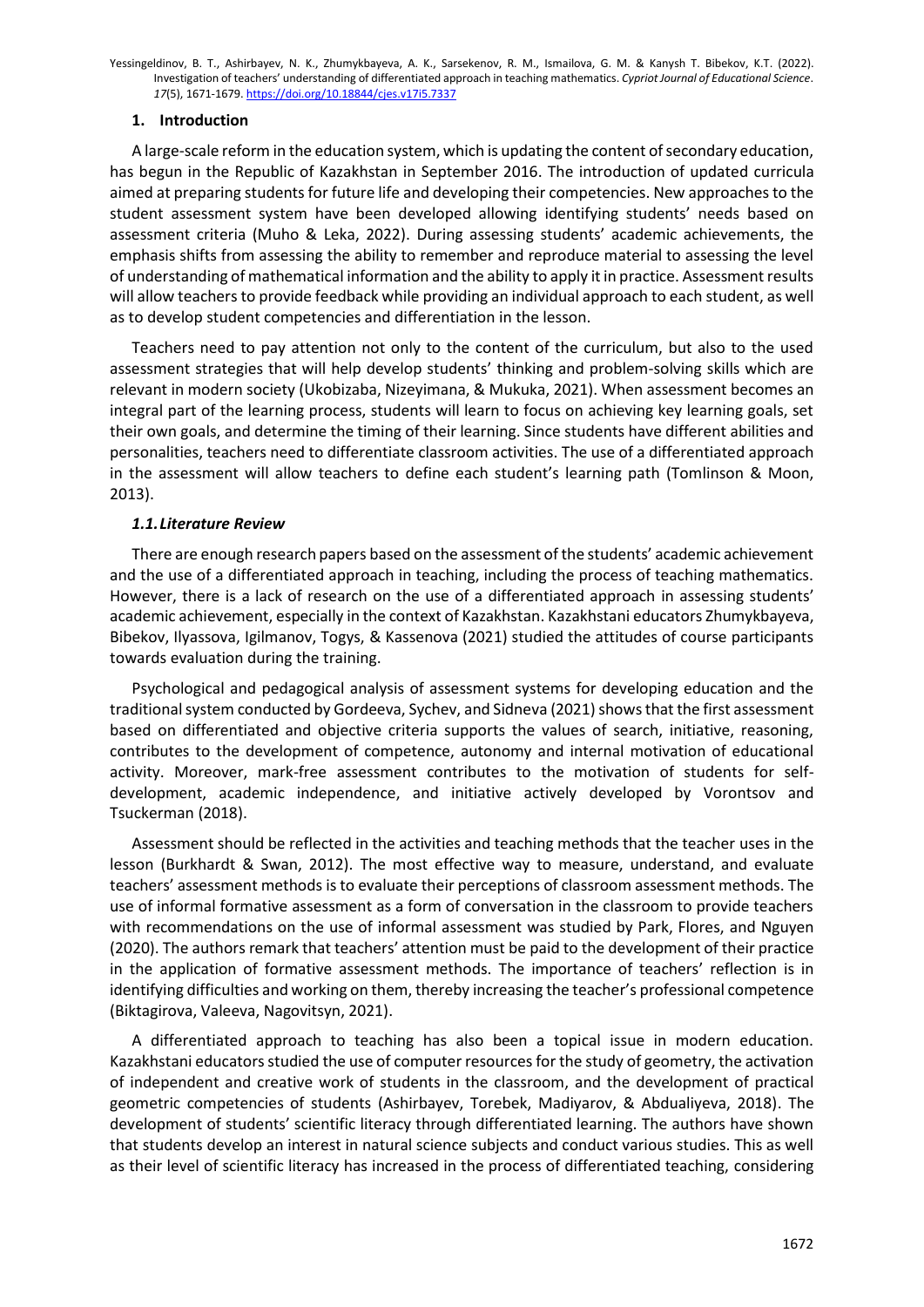interests, the level of readiness of students, and the use of various types of assessment (Şentürk & Sari 2018).

The organization of the learning process in mathematics lessons and the use of various methods and tools of formative assessment that provide constant interactive communication between the student and the teacher was examined. To differentiate the learning process and support students through formative assessment, the cognitive capabilities of the student are determined, and difficult topics are identified (Nurgabyl &Shaken, 2020).

The application of open-ended questions through lessons was studied through observation not only to develop students' communication skills but also to develop their mathematical thinking. The author's research results have shown that by asking open-ended questions in the classroom, the teacher contributes to the development of high-order skills of students. At the same time, the author notes that it was important to provide students with the opportunity to give more than one answer and ask clarifying questions or provide feedback if the student found it difficult to answer (Aziza, 2021).

The issues of supporting students' learning through assessments, the acceptability of the differentiation of assessment in the classroom and during homework and providing students with the opportunity to choose tasks independently or only by the teacher were considered (Tomlinson & Moon, 2013). Thus, the literature review reveals the link between the differentiated approach in the educational process and assessment: learners' motivation, activation of cognitive activity and development of their abilities, considering the individual characteristics of learners, and support for learners in need. Besides, the results of student assessment based on criteria contribute to the implementation of a differentiated approach in the educational process and differentiation will ensure that all students achieve learning objectives. Therefore, a teacher should be competent not only in determining the current level of knowledge of students, but also be ready to assess and develop skills of a higher order.

### *1.2.Purpose of study*

To ensure the high-quality implementation of the updated educational content and the system for assessing the students' academic achievements, an important aspect is the teachers' understanding of the need for the introduced changes. Therefore, it is necessary to identify the teachers' needs, to provide them with the necessary methodological support. This study's goal was an investigation of math teachers' understanding of the differentiated approach and its use in assessing the academic achievements of students. First, a survey was applied to determine teachers' knowledge and perception of differentiation methods, as well as their need for help. Then, associations between various answers to both questions were identified.

# **2. Methods**

# *2.1.Data collection*

Literature review, research papers, and the conceptual frameworks of assessment systems show the importance of the analysis of the assessment of students' academic achievement to arrange the educational process in a way that will meet the students' needs and at the same time develop their abilities. As a student assessment system is important, assessment results will assist teachers in identifying the level of assimilation of the material by a student and choosing the correct learning path for him. To determine the possibility of applying a differentiated approach in the conditions of the modern educational process and the current system for assessing the students' academic achievement, the authors studied the content of curricula in mathematics and the current system of criteria-based student assessment. The literature review will provide a theoretical basis for the development of guidelines for mathematics teachers. The study collected data through a survey. The respondents answered 9 multiple-choice questions related to the use of a differentiated approach in the learning process.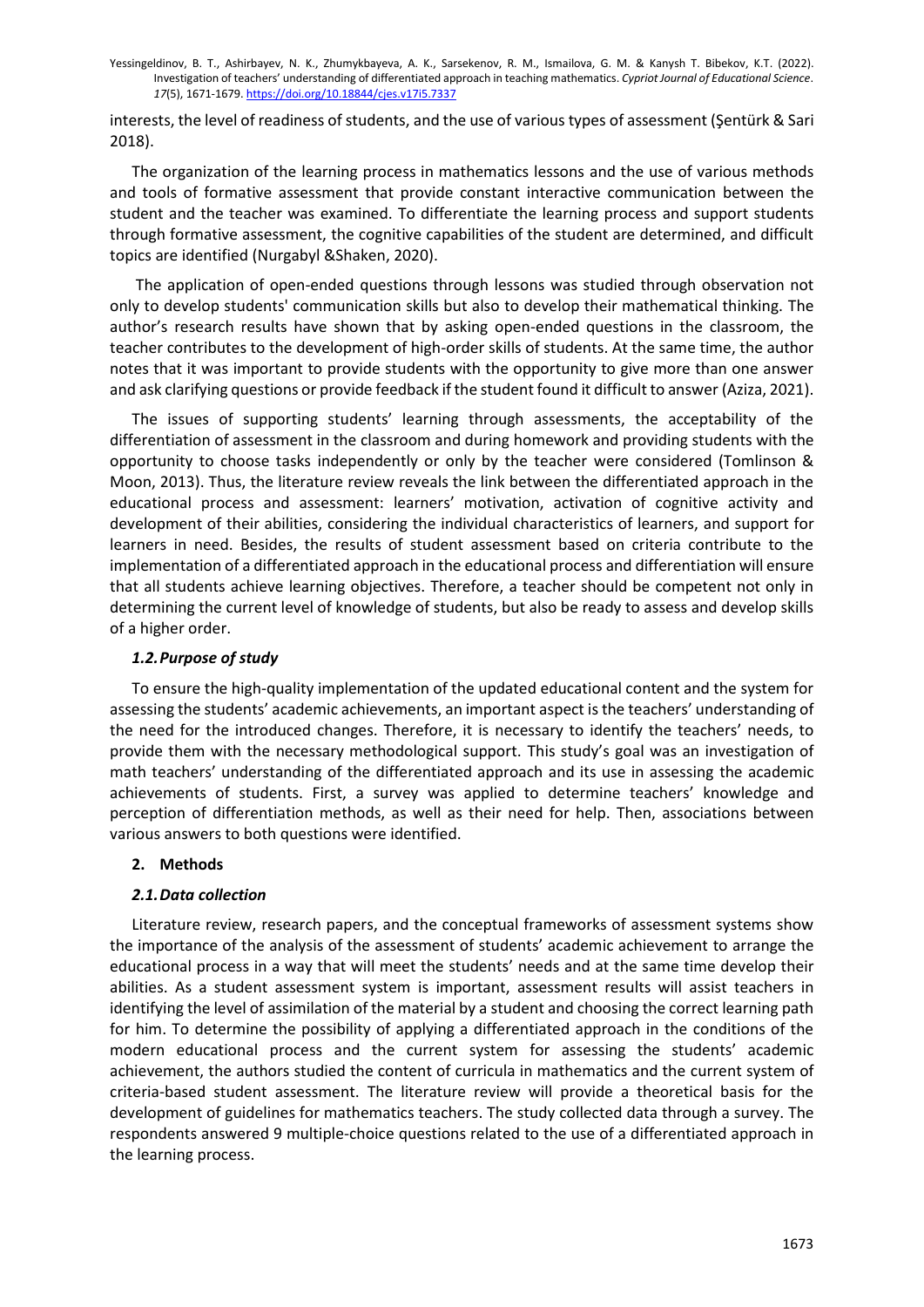# *2.2.Participants*

At the initial stage of the study, the online survey of 198 mathematics teachers was conducted through the Microsoft Forms platform in the Kazakh and Russian languages by sharing a link with respondents. The respondents are mathematics teachers of secondary and Intellectual schools from the regions of the Republic of Kazakhstan, who have higher education. The average work experience of 198 respondents is 17.9 years, more than half of teachers (108) have below-average work experience. The minimum work experience is 1 month; the maximum experience is 47 years.

# *2.3.Analysis*

Data grouped by years of teachers' experience. The statistical program SPSS was used to process the estimation results. After the analysis of the data for a normal distribution, nonparametric tests were used to process the results. The calculation of associations between the independent variables was carried out by using Spearman's Rank Correlation Test, estimating Spearman's rank correlation coefficient by using the difference between the two ranks of each answer type and the number of answers. As the number of answers (n>10) is moderately large, the T statistic is calculated to determine the probability that the relationship between the two variables exists and is not random.

#### **3. Results**

The teacher plays a significant role in innovation implementation in education. To develop teachers' understanding of the updated educational content the country's teachers are trained in further training courses. These courses are oriented on the use of criteria-based assessment, the development of assessment tools, the use of active teaching methods, and differentiation in the classroom. However, the use of a differentiated approach during the lesson leads to the emerging question. A survey was conducted to determine the understanding and to identify the difficulties. Key questions number 7 "What do you mean by differentiation in the lesson?" and number 9 "What kind of support would be most effective for you?" were analyzed in the context of work experience.

To the question 7 "What do you mean by differentiation in the lesson?" respondents had to choose no more than 3 of the proposed options:

A) formation of classes with in-depth study of the subject (6.7%);

B) the formation of classes by gender (0.3%);

C) curriculum adaptation (3.4%);

D) conducting extracurricular activities / consultations (1.6%);

E) use of student diagnostic results (9.3%);

F) adapting the teaching material to a learner's need (19.2%);

G) organization of individual work in the lesson (11.2%);

H) organization of pair, and group work in the lesson (9.6%);

I) providing individual homework (7.7%);

J) using tasks of different levels of difficulty (24.9%);

K) use of criteria/descriptors in assessment (6.1%).

The most popular answers were options F (19.2%) and J (24.9%), while options B (0.3%) and D (1.6%) were chosen by the smallest number of teachers.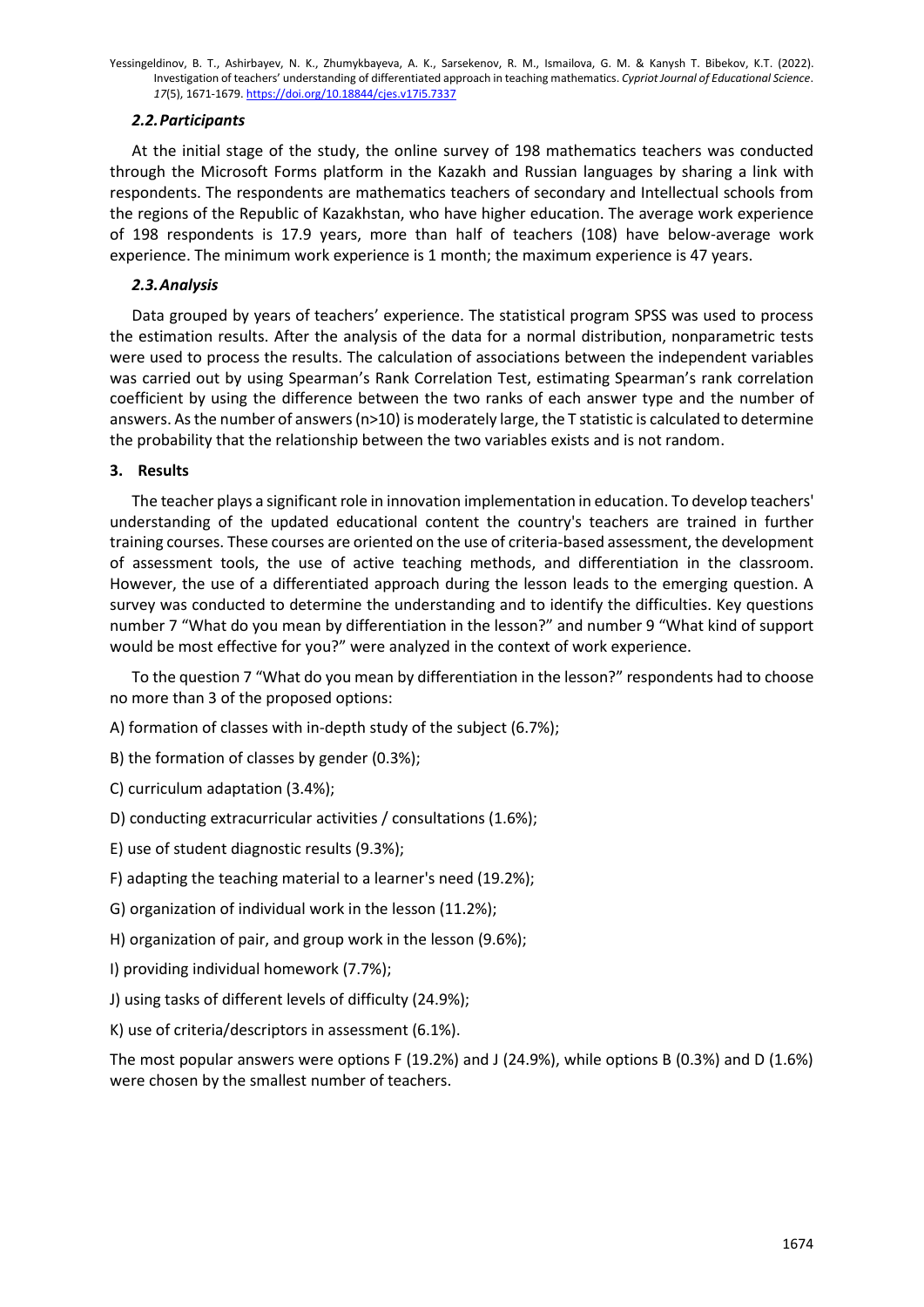**Table 1**

*Spearman's Rank Correlation analysis of answers to question 7 by work experience*

| Ro Spearman, N=48 |                     | 7A          | 7B           | 7C        | 7D           | <b>7E</b>    | 7F       | 7G           | 7H        | 71          | 71           | 7K           |
|-------------------|---------------------|-------------|--------------|-----------|--------------|--------------|----------|--------------|-----------|-------------|--------------|--------------|
| <b>7A</b>         | Cor.<br>coefficient | $\mathbf 1$ | 0,195        | $,315*$   | $,367*$      | $,461$ **    | ,568**   | 0,252        | $,388***$ | 0,276       | ,564**       | $,360*$      |
|                   | Sig. (2-tailed)     |             | 0,184        | 0,029     | 0,01         | 0,001        | 0        | 0,084        | 0,006     | 0,058       | 0            | 0,012        |
| 7B                | Cor.<br>coefficient | 0,195       | $\mathbf{1}$ | 0,254     | $-0,1$       | 0,082        | 0,245    | $,329*$      | $-0,16$   | $,313*$     | 0,24         | 0,097        |
|                   | Sig. (2-tailed)     | 0,184       |              | 0,081     | 0,499        | 0,579        | 0,094    | 0,022        | 0,281     | 0,031       | 0,101        | 0,51         |
| 7C                | Cor.<br>coefficient | $,315*$     | 0,254        | 1         | 0,277        | $,329*$      | ,415**   | 0,273        | ,337*     | ,286*       | $,344*$      | 0,136        |
|                   | Sig. (2-tailed)     | 0,029       | 0,081        |           | 0,057        | 0,022        | 0,003    | 0,061        | 0,019     | 0,049       | 0,017        | 0,358        |
| 7D                | Cor.<br>coefficient | $,367*$     | $-0,1$       | 0,277     | $\mathbf{1}$ | 0,131        | 0,214    | $,350*$      | $,506**$  | 0,244       | ,388**       | 0,208        |
|                   | Sig. (2-tailed)     | 0,01        | 0,499        | 0,057     |              | 0,375        | 0,144    | 0,015        | 0         | 0,094       | 0,007        | 0,156        |
| <b>7E</b>         | Cor.<br>coefficient | ,461**      | 0,082        | $,329*$   | 0,131        | $\mathbf{1}$ | ,571**   | 0,151        | ,383**    | $,293*$     | ,675**       | ,339*        |
|                   | Sig. (2-tailed)     | 0,001       | 0,579        | 0,022     | 0,375        |              | 0        | 0,307        | 0,007     | 0,043       | 0            | 0,018        |
| 7F                | Cor.<br>coefficient | ,568**      | 0,245        | $,415***$ | 0,214        | $,571***$    | 1        | $,433***$    | $,442**$  | ,525**      | ,808**       | ,503**       |
|                   | Sig. (2-tailed)     | 0           | 0,094        | 0,003     | 0,144        | 0            |          | 0,002        | 0,002     | $\mathbf 0$ | $\Omega$     | 0            |
| 7G                | Cor.<br>coefficient | 0,252       | ,329 $^*$    | 0,273     | $,350*$      | 0,151        | $,433**$ | $\mathbf{1}$ | ,393**    | ,544**      | ,523**       | ,395**       |
|                   | Sig. (2-tailed)     | 0,084       | 0,022        | 0,061     | 0,015        | 0,307        | 0,002    |              | 0,006     | $\mathbf 0$ | $\Omega$     | 0,005        |
| 7H                | Cor.<br>coefficient | $,388***$   | $-0,16$      | $,337*$   | ,506**       | $,383**$     | $,442**$ | ,393**       | 1         | $,346*$     | ,466**       | ,296*        |
|                   | Sig. (2-tailed)     | 0,006       | 0,281        | 0,019     | 0            | 0,007        | 0,002    | 0,006        |           | 0,016       | 0,001        | 0,041        |
| 71                | Cor.<br>coefficient | 0,276       | $,313*$      | $,286*$   | 0,244        | ,293*        | ,525**   | ,544**       | $,346*$   | 1           | $,615***$    | $,610**$     |
|                   | Sig. (2-tailed)     | 0,058       | 0,031        | 0,049     | 0,094        | 0,043        | 0        | 0            | 0,016     |             | $\Omega$     | 0            |
| 7J                | Cor.<br>coefficient | ,564**      | 0,24         | ,344*     | ,388**       | $,675***$    | ,808**   | ,523**       | $,466**$  | $,615***$   | $\mathbf{1}$ | ,502**       |
|                   | Sig. (2-tailed)     | 0           | 0,101        | 0,017     | 0,007        | 0            | 0        | 0            | 0,001     | 0           |              | 0            |
| <b>7K</b>         | Cor.<br>coefficient | $,360*$     | 0,097        | 0,136     | 0,208        | ,339*        | $,503**$ | ,395**       | $,296*$   | $,610**$    | ,502**       | $\mathbf{1}$ |
|                   | Sig. (2-tailed)     | 0,012       | 0,51         | 0,358     | 0,156        | 0,018        | 0        | 0,005        | 0,041     | 0           | $\Omega$     |              |

Spearman's Rank Correlation shows a strong positive correlation (0.8) between responses F and J. Therefore, by differentiation teachers think of "adapting the teaching material to learner needs" who responded F also think as "using tasks of different levels of difficulty" who chose answer J. There is a strong positive correlation (0.7) between answers J "using tasks of different levels of difficulty" and E "use of student diagnostic results." In addition, there is a moderate positive correlation (0.6) between answers A and F, A and J, E and F, I and J, I and K. A significance test was used to determine if there was a linear correlation in the collected data. Therefore, the null hypothesis is tested below.

*Null hypothesis:* there is no monotonic correlation in the population

*Alternative hypothesis:* monotonic correlation is present

T-statistics test was performed to determine the relationship between the following pairs of values F&A, F&E, J&A, J&E, J&F, J&I, and K&I to question 7, which were estimated in the context of work experience. At p (0,0), the table shows very strong evidence that the F&A, F&E, J&A, J&E, J&F, J&I, and K&I values have a monotonic correlation. Answers to question 7 at  $n = 48$ ,  $p \le 0.001$  are strongly positively monotonically correlated between the values of F and A (= 0.6), F and E (= 0.6), J and A (= 0.6), J and E (= 0.7), J and F (= 0.8), J and I (= 0.6), K and I (= 0.6), thus, the more teachers chose the first option (for example F), the more teachers chose the second option, respectively (for example A).

To the question 9 "What kind of support would be most effective for you?" respondents had to choose no more than two answer options from the proposed ones:

A) development of an individual educational route for a learner (11.9%);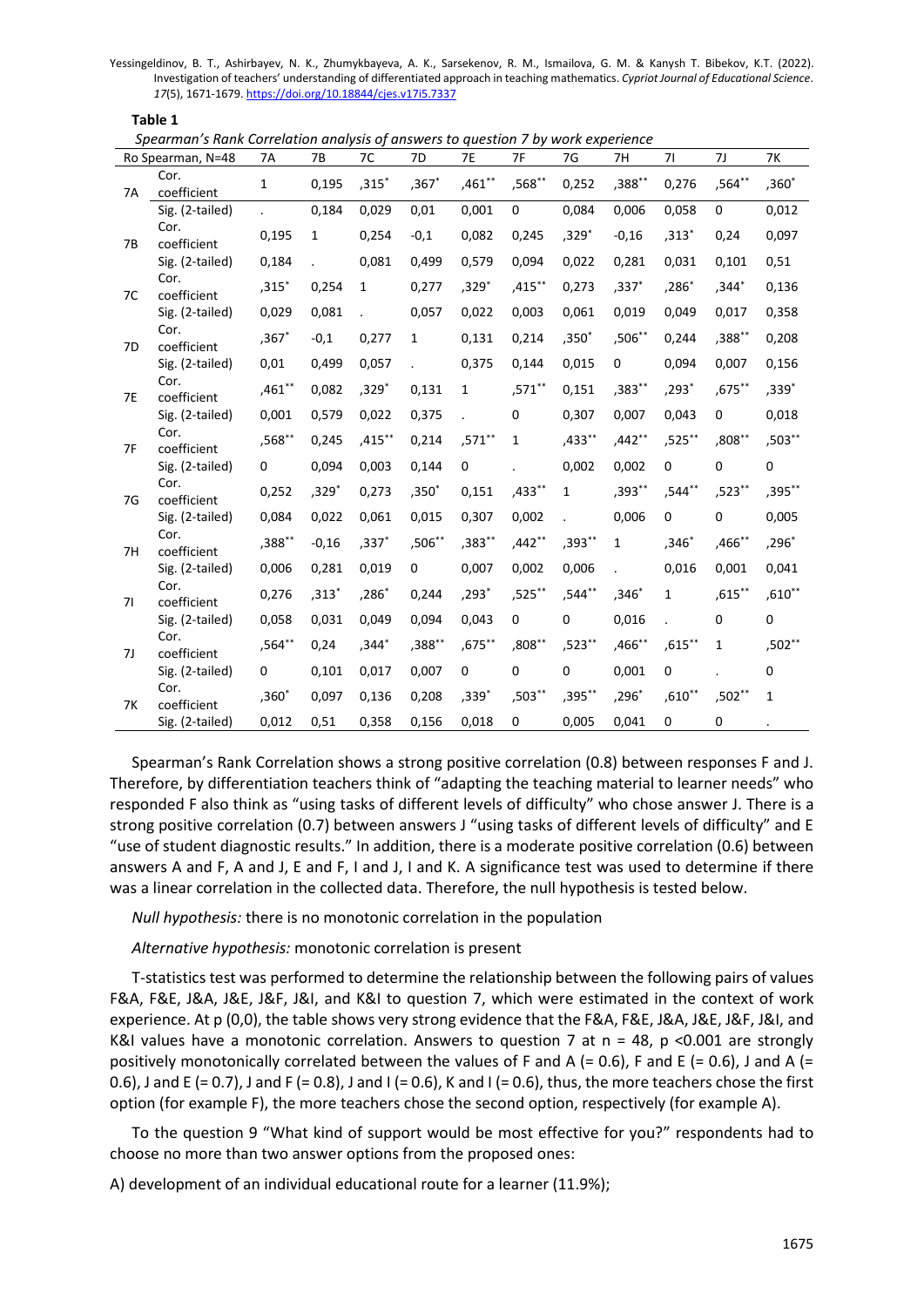B) the choice of methods and techniques, considering the cognitive needs, and learners' abilities (26.4%);

C) selection and development of resources and tasks (18.8%);

D) monitoring progress and providing feedback to learners (19%);

E) developing formative assessment tools to support learners (16.4%);

F) developing summative assessment tools to support learners (7.6%).

The most popular answers were B (26.4%), C (18.8%), and D (19%). To determine the relationship between the questions "What do you mean by differentiation during the lesson?" and "What kind of support would be the most effective for you?" the correlation analysis of the results was carried out. Spearman's correlation coefficient test was calculated for answers between questions 7 and 9 in terms of experience. There is a strong positive correlation between the answer "using tasks of different levels of difficulty" to question 7 and the answers to question 9 "the choice of methods and techniques, considering the cognitive needs, learners' abilities" (0.80); "developing formative assessment tools to support learners" (0.75); "selection and development of resources and tasks" (0.72); "monitoring progress and providing feedback to students" (0.64). Therefore, there is a link between answers J to question 7 and answers B, C, D, and E to question 9.

There is also a strong positive correlation between the answer to the  $7<sup>th</sup>$  question "adaptation of educational material to the learners' needs" and the answers "the choice of methods and techniques, considering the cognitive needs, learners' abilities" (0.77); "selection and development of resources and tasks" (0.72); "monitoring progress and providing feedback to students" (0.75) in question 9. Therefore, there is a correlation between F to question 7 and answers B, C, and D to question 9. A significance test is performed to determine if there is a linear relationship and to determine how likely it is that a correlation exists and, if so, how strong it is in the collected data.

Significance test results showed that at  $p$  <0.01 there is very strong evidence that the revealed dependence has a monotonic correlation. With  $\alpha$  equal to 0.05, the probability that the detected relationship is a random event is approximately 5 out of 100 cases. We are looking for a t-value that falls in the extreme 5% of the normal distribution, that is, one of the two extreme ends ("tails").

To check if the same group has different mean scores for different variables, T Statistic was calculated (Table 2).

*Null hypothesis:* there is no relationship between the answers to questions 7 and 9;

*Alternative:* there is a connection between the answers to questions 7 and 9.

The calculated t-score indicates that there is a statistically significant probability that the relationship between the two variables exists and is not random.

#### **Table 2**

*Significance test results for the performed correlation analysis between answers to questions 7 and 9 in the context of work experience*

|                 | . .       | N=48, DF=46        | guestion Nº9 |      |          |          |      |      |  |  |
|-----------------|-----------|--------------------|--------------|------|----------|----------|------|------|--|--|
|                 |           | &                  | A)           | B)   | C)       | D)       | E)   | F)   |  |  |
|                 | between F | coefficient        | 0.47         | 0.77 | 0.72     | 0.75     | 0.58 | 0.53 |  |  |
| No7<br>question |           | <b>T</b> Statistic | 3.61         | 8.06 | 7.1      | 7.8      | 4.78 | 4.24 |  |  |
|                 | between G | p value            | 0            | 0    | 0        | 0        | 0    | 0    |  |  |
|                 |           | coefficient        | 0.32         | 0.42 | 0.54     | 0.37     | 0.41 | 0.37 |  |  |
|                 |           | <b>T</b> Statistic | 2.29         | 3.17 | 4.37     | 2.69     | 3.09 | 2.73 |  |  |
|                 | between I | p value            | 0.03         | 0    | 0        | 0.01     | 0    | 0.01 |  |  |
|                 |           | coefficient        | 0.34         | 0.54 | 0.44     | 0.44     | 0.63 | 0.46 |  |  |
|                 |           | <b>T</b> Statistic | 2.42         | 4.34 | 3.33     | 3.35     | 5.57 | 3.53 |  |  |
|                 | between J | p-value            | 0.02         | 0    | $\Omega$ | $\Omega$ | 0    | 0    |  |  |
|                 |           | coefficient        | 0.58         | 0.8  | 0.72     | 0.64     | 0.75 | 0.5  |  |  |
|                 |           | <b>T</b> Statistic | 4.88         | 9.01 | 7.05     | 5.64     | 7.73 | 3.94 |  |  |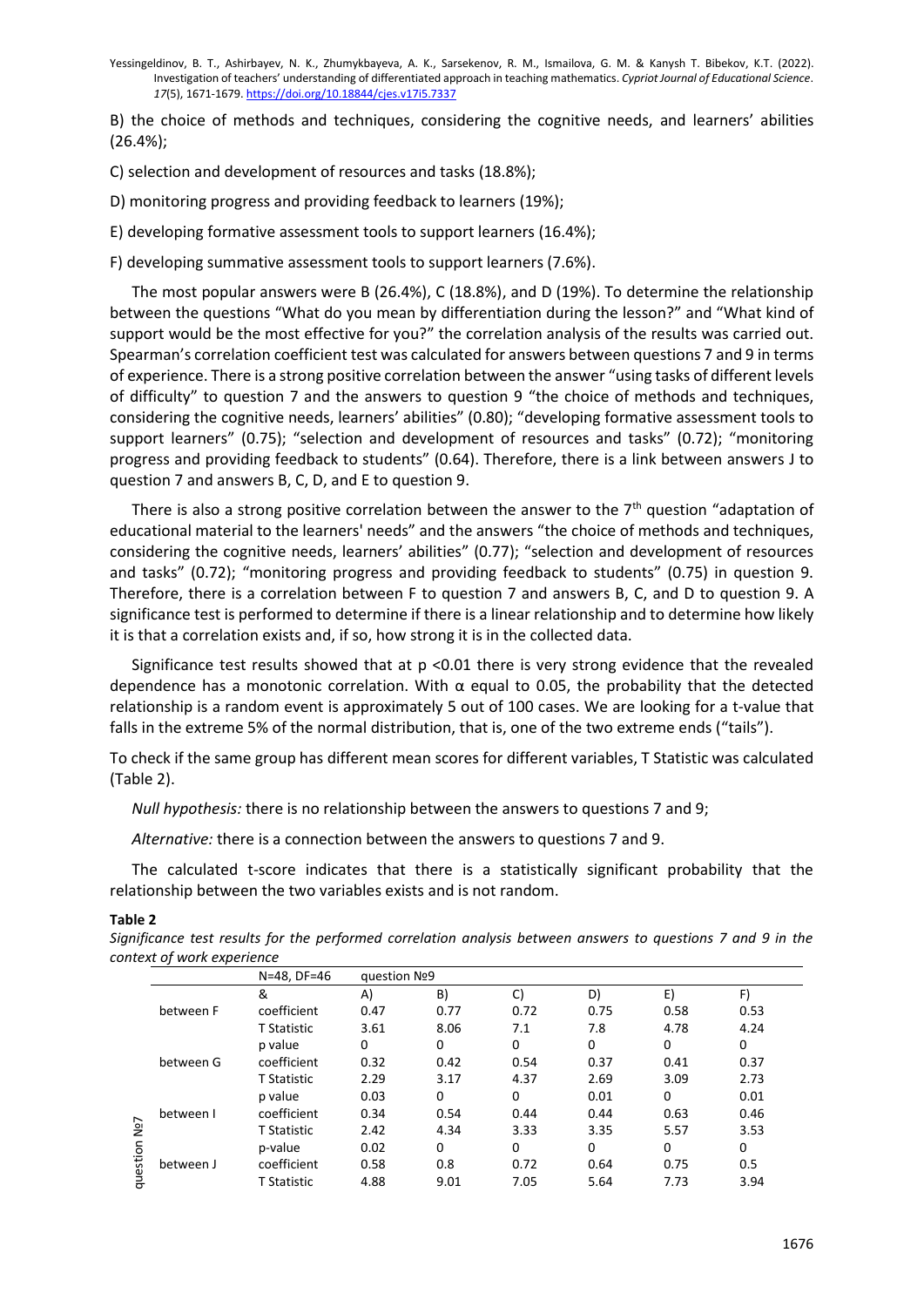| Yessingeldinov, B. T., Ashirbayev, N. K., Zhumykbayeva, A. K., Sarsekenov, R. M., Ismailova, G. M. & Kanysh T. Bibekov, K.T. (2022). |         |  |  |  |  |  |  |  |  |  |  |
|--------------------------------------------------------------------------------------------------------------------------------------|---------|--|--|--|--|--|--|--|--|--|--|
| Investigation of teachers' understanding of differentiated approach in teaching mathematics. Cypriot Journal of Educational Science. |         |  |  |  |  |  |  |  |  |  |  |
| 17(5), 1671-1679. https://doi.org/10.18844/cjes.v17i5.7337                                                                           |         |  |  |  |  |  |  |  |  |  |  |
|                                                                                                                                      | p value |  |  |  |  |  |  |  |  |  |  |

In calculating, the probability of making an error, the measured α is chosen to be 0.05. Thus, where the correlation coefficient of answers to questions 7 and 9 is calculated with a p-value less than  $α$ , it means that the probability of making a mistake is less than every 20<sup>th</sup> when calculating the correlation between answers to question 7 and answers to question 9 in the table. Therefore, the null hypothesis was reliably rejected for the absence of dependence. To conclude: for n = 48, p-value <0.05 is at the level of statistical significance when calculating the correlation coefficient for the values of answers to question 7 and answers to question 9, which can be seen in Table №2. Therefore, the above values are indeed positively monotonically correlated. Thus, the more teachers chose the first answer option (for example, answer F to question 7), the more teachers chose the second option, respectively (for example, answer B to question 9).

#### **4. Discussion**

The analysis of the results of the questionnaire revealed the link between the teachers' understanding of a differentiated approach and their needs for methodological support. The following conclusions can be drawn based on the findings:

1. The most popular answers to the question "What do you mean by differentiation in the lesson?" were F) "adaptation of educational material to the needs of students" (19.2%) and J) "using tasks of different levels of difficulty" (24.9%). At the same time, there is a positive correlation between these answers in the context of work experience. The analysis showed that the adaptation of the educational material depends (F) on the use of multilevel tasks (J); with an increase in J, F increases in response to the question of understanding differentiation in the lesson, which confirms the hypothesis of the study.

2. The survey showed that teachers require support in choosing methods and techniques, considering the students' cognitive needs and abilities (26.4%), choosing and developing resources and assignments (18.8%), monitoring progress, and providing feedback to students (19%). At the same time, there is a correlation between the most popular answers to the question of understanding differentiation (F and J) and these options for supporting teachers.

The findings answer the research question and reveal a relationship between the teachers' understanding and their needs (Ahad et al., 2021). The results of the survey of teachers are predictable since for many years teachers have used tasks of different levels of difficulty as differentiation, giving stronger students difficult tasks, sometimes even of an Olympiad nature, and easier tasks for students who have difficulty in learning mathematics.

During professional development courses, attention is paid to considering the students' needs and adapting the educational material, which also affected the results of the survey. The interrelation of answers suggests that teachers understand the importance of selecting tasks based on students' educational needs (Sánchez-Matamoros, Fernández & Llinares, 2019). However, not all teachers understand the significance of assessment criteria and task descriptors. The learning objectives will be achieved by all students in case of being provided with tasks of equal difficulty and descriptors to the students, who require them.

Assessment of students' academic achievement and a differentiated approach to teaching are significant components of the educational process and they are correlated (Dunn & Kennedy, 2019). The assessment results will ensure teachers effectively implement a differentiated approach in the process of teaching mathematics. It is possible to apply a differentiated approach in assessment. This issue is relevant in the development of the education system and methods of teaching mathematics.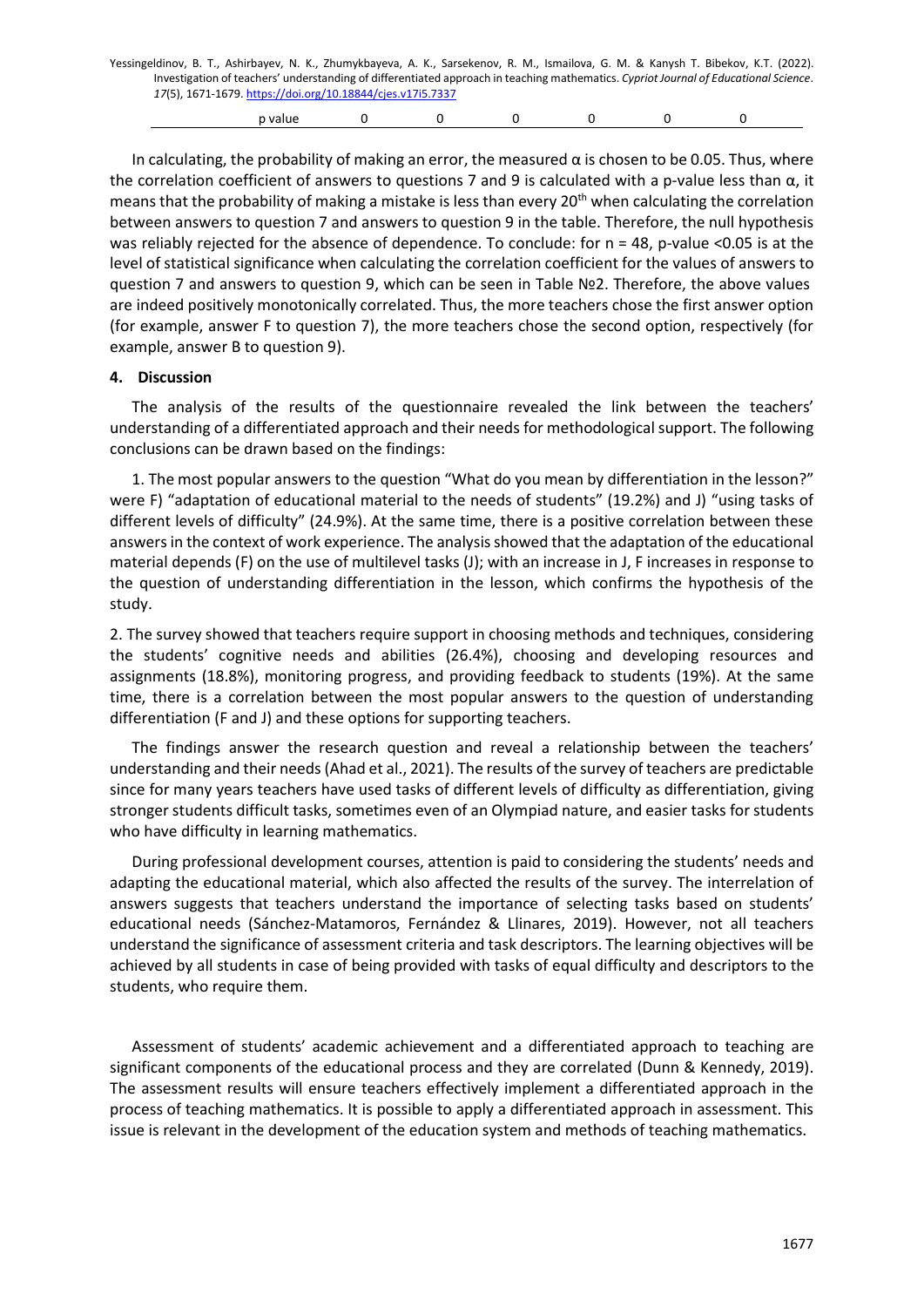#### **5. Conclusion**

Teachers, who are applying tasks of different levels of difficulty, require support in considering the cognitive abilities of students, selecting resources, and developing tools for formative monitoring. Teachers who consider differentiation as material adaptation equally require support in terms of considering learners' cognitive abilities, resource selection, and monitoring.

The findings made it possible to determine the areas of support for teachers in the application of a differentiated approach to assessment. Further work will be aimed at developing guidelines for teachers. These recommendations should show the possibilities of applying assessment criteria and descriptors for differentiation in the assessment process and providing feedback to assist teachers in choosing relevant resources for the lesson, considering the students' cognitive abilities, and conducting monitoring of learning objectives achievement.

#### **References**

- Ahad, R., Mustafa, M. Z., Mohamad, S., Abdullah, N. H. S., & Nordin, M. N. (2021). Work attitude, organizational commitment, and emotional intelligence of Malaysian vocational college teachers. *Journal of Technical Education and Training*, *13*(1), 15-21. <https://publisher.uthm.edu.my/ojs/index.php/JTET/article/view/7898>
- Ashirbayev, N. K., Torebek, Y. Z., Madiyarov, N. K., & Abdualiyeva, M. A. (2018). Approaches to Teaching Geometry in Kazakhstan Schools Using Information Computer Resources for Educational Purposes. *European Journal of Contemporary Education*, *7*(3), 566-580. <https://doi.org/10.13187/ejced.2018.3.566>
- Aziza, M. (2021). A Teacher Questioning Activity: The Use of Oral Open-ended Questions in Mathematics Classroom.Qualitative Research in Education, 10(1), 31-61[. https://doi.org/10.17583/qre.2021.6475](https://doi.org/10.17583/qre.2021.6475)
- Biktagirova, G. F., Valeeva, R. A., Nagovitsyn, R. S. (2021). Reflexive Teacher: Main Difficulties of the Reflexive Activity of Teachers with Various Pedagogical Work Experience. *European Journal of Contemporary Education*, *10*(1), 18-28[. https://doi.org/10.13187/ejced.2021.1.18](https://doi.org/10.13187/ejced.2021.1.18)
- Burkhardt, H., & Swan, M. (2012). Designing assessment of performance in mathematics. Educational Designer: Journal of the International Society for Design and Development in Education, 1. URL: [https://isdde.org/wp-content/uploads/2018/05/isdde09\\_burkhardt\\_swan.pdf](https://isdde.org/wp-content/uploads/2018/05/isdde09_burkhardt_swan.pdf)
- Dunn, T. J., & Kennedy, M. (2019). Technology-enhanced learning in higher education; motivations, engagement, and academic achievement. *Computers & Education*, *137*, 104-113. <https://www.sciencedirect.com/science/article/pii/S0360131519300831>
- Gordeeva, T.O., Sychev, O.A., & Sidneva, A.N. (2021). Assessment of the achievements of schoolchildren in traditional and developing systems of education: psychological and pedagogical analysis. Educational issues, (1), 213-236. (In Russ.) URL: <https://vo.hse.ru/data/2021/03/16/1398811665/Gordeeva,%20Sychev,%20Sidneva.pdf>
- Muho, A., & Leka, K. (2022). Sharing Learning Targets and Assessment Criteria with Students as Motivating Factors in Second Language Acquisition. *European Journal of Education and Pedagogy*, *3*(2), 93-96. <http://www.ej-edu.org/index.php/ejedu/article/view/238>
- Nurgabyl, D. & Shaken, M. (2020) Modeling formative assessment of educational achievements of students. *Bulletin of Kazakh National Women's Teacher Training University*. (4):16-22. (In Russ.) URL: <https://vestnik.kazmkpu.kz/jour/article/view/284/0>
- Park, M., Yi, M., Flores, R., & Nguyen, B. (2020). Informal Formative Assessment Conversations in Mathematics: Focusing on Preservice Teachers' Initiation, Response and Follow-Up Sequences in the Classroom. *EURASIA Journal of Mathematics, Science and Technology Education*, *16*(10). <https://doi.org/10.29333/ejmste/8436>
- Sánchez-Matamoros, G., Fernández, C., & Llinares, S. (2019). Relationships among prospective secondary mathematics teachers' skills of attending, interpreting, and responding to students'